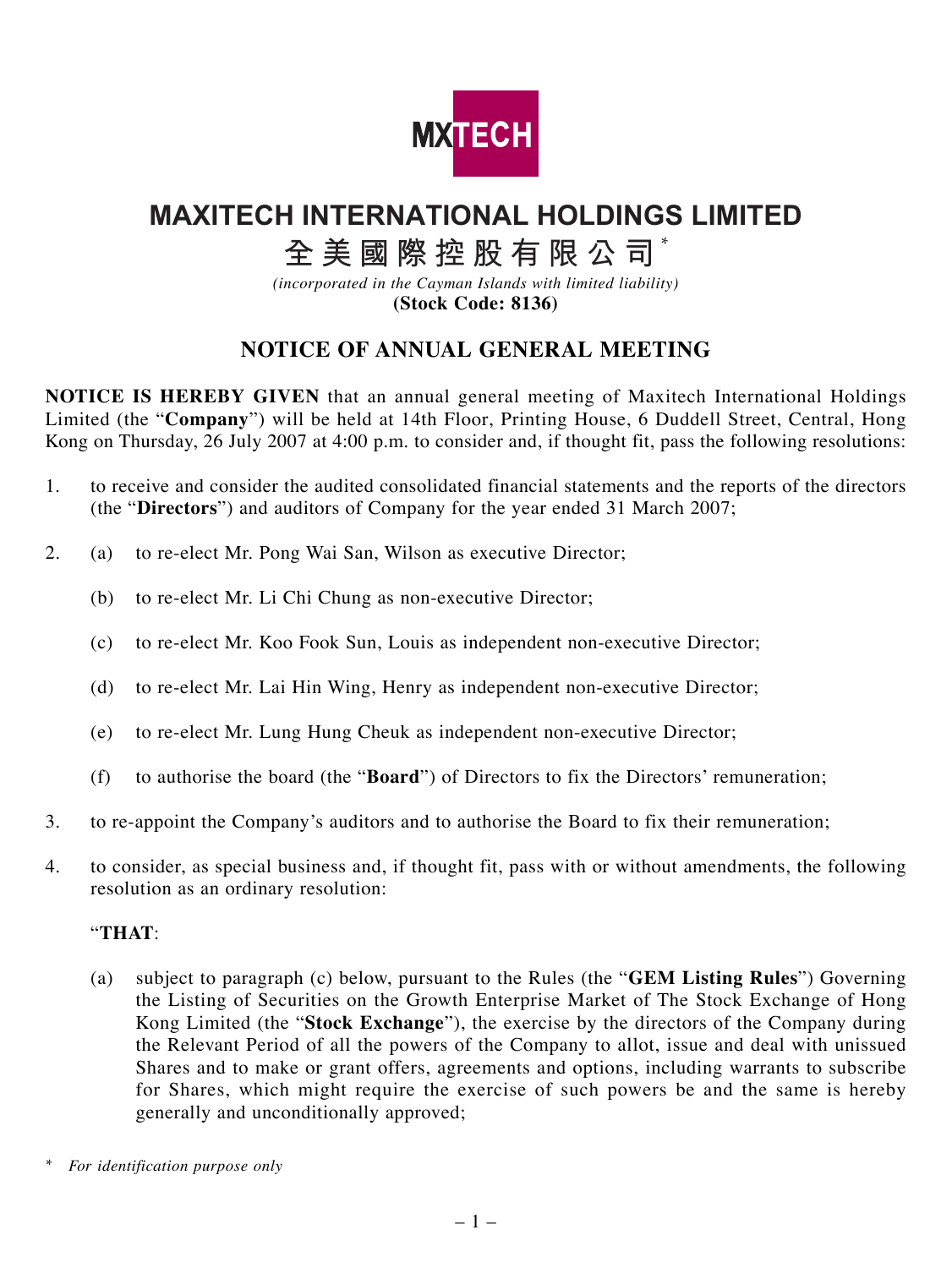- (b) the approval in paragraph (a) above shall authorise the directors of the Company during the Relevant Period (as defined below) to make or grant offers, agreements and options which might require the exercise of such powers after the end of the Relevant Period (as defined below);
- (c) the aggregate nominal amount of share capital allotted or agreed conditionally or unconditionally to be allotted (whether pursuant to options or otherwise) by the directors of the Company pursuant to the approval in paragraph (a) above, otherwise than pursuant to (i) a Rights Issue (as defined below); or (ii) the exercise of any options granted under the share option scheme of the Company; or (iii) any scrip dividend or similar arrangements providing for the allotment and issue of Shares in lieu of the whole or part of a dividend on Shares in accordance with the articles of association of the Company in force from time to time; or (iv) any issue of Shares upon the exercise of rights of subscription or conversion under the terms of any warrants of the Company or any securities which are convertible into Shares, shall not exceed the aggregate of:
	- (aa) 20 per cent. of the aggregate nominal amount of the share capital of the Company in issue on the date of the passing of this Resolution; and
	- (bb) (if the Directors are so authorised by a separate ordinary resolution of the shareholders of the Company) the aggregate nominal amount of any share capital of the Company repurchased by the Company subsequent to the passing of this resolution (up to a maximum equivalent to 10 per cent. of the aggregate nominal amount of the share capital of the Company in issue in issue on the date of the passing of this resolution),

and the authority pursuant to paragraph (a) of this resolution shall be limited accordingly; and

(d) for the purposes of this Resolution:

"Relevant Period" means the period from the date of the passing of this Resolution until whichever is the earliest of:

- (i) the conclusion of the next annual general meeting of the Company;
- (ii) the expiration of the period within which the next annual general meeting of the Company is required by the articles of association of the Company, the Companies Law, Cap. 22 (Law 3 of 1961, as consolidated or revised) of the Cayman Islands (the "**Companies** Law") or any other applicable law of the Cayman Islands to be held; and
- (iii) the passing of an ordinary resolution by the shareholders of the Company in general meeting revoking or varying the authority given to the directors of the Company by this Resolution;

"Rights Issue" means an offer of Shares, or offer or issue of warrants, options or other securities giving rights to subscribe for Shares open for a period fixed by the directors of the Company to holders of Shares on the register on a fixed record date in proportion to their then holdings of Shares (subject to such exclusion or other arrangements as the directors of the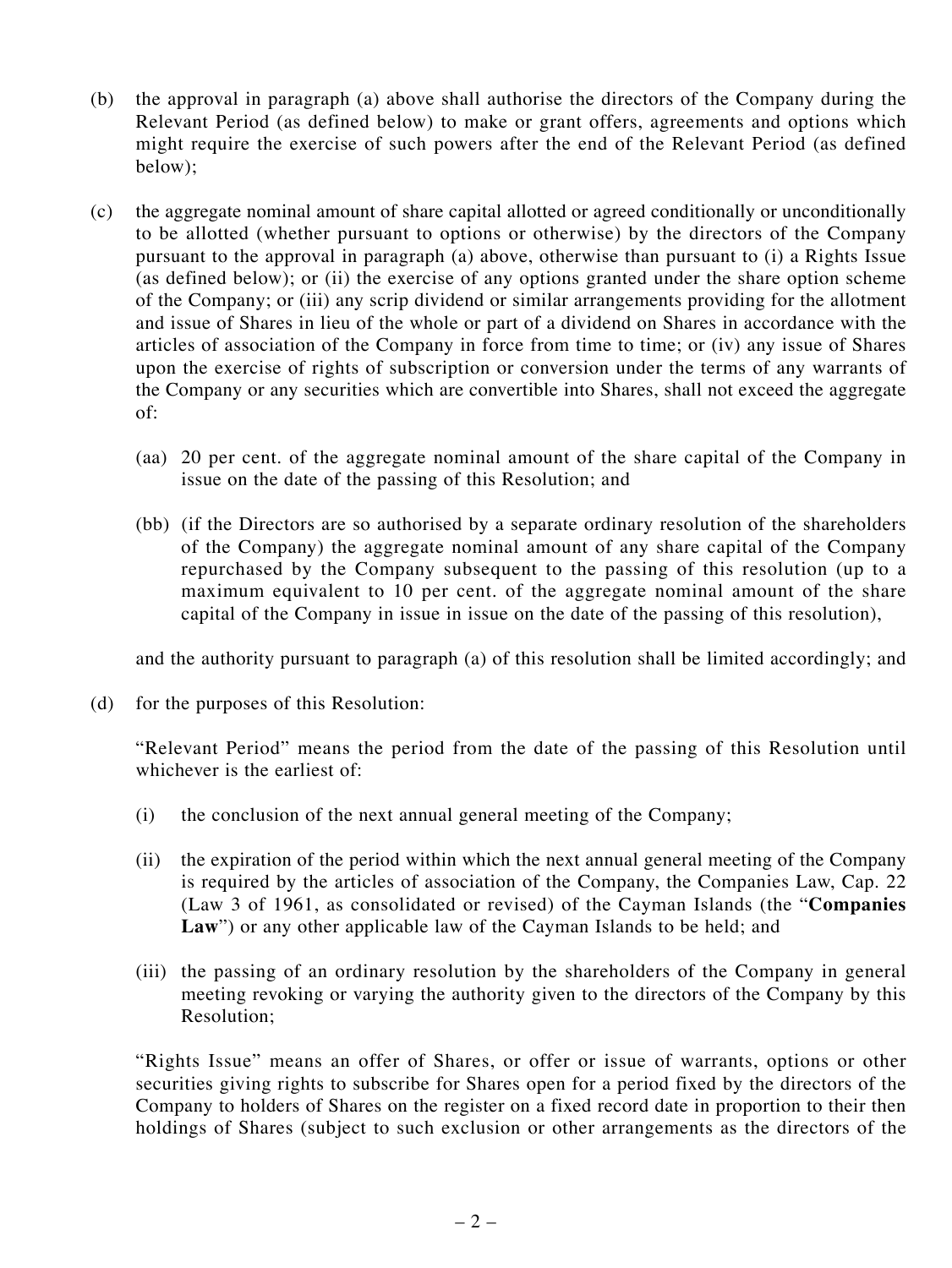Company may deem necessary or expedient in relation to fractional entitlements, or having regard to any restrictions or obligations under the laws of, or the requirements of, or the expense or delay which may be involved in determining the existence or extent of any restrictions or obligations under the laws of, or the requirements of, any jurisdiction outside Hong Kong or any recognised regulatory body or any stock exchange outside Hong Kong)."

5. to consider, as special business and, if thought fit, pass with or without amendments, the following resolution as an ordinary resolution:

### "**THAT**:

- (a) the exercise by the directors of the Company during the Relevant Period of all powers of the Company to purchase the Shares on the Stock Exchange or any other stock exchange on which the Shares may be listed and recognised by the Securities and Futures Commission and the Stock Exchange for such purpose, and otherwise in accordance with the rules and regulations of the Securities and Futures Commission, the Stock Exchange, the Companies Law and all other applicable laws in this regard, be and the same is hereby generally and unconditionally approved;
- (b) the aggregate nominal amount of Shares which may be purchased by the Company pursuant to the approval in paragraph (a) during the Relevant Period (as defined below) shall not exceed 10 per cent. of the aggregate nominal amount of the issued share capital of the Company as at the date of the passing of this resolution and the authority pursuant to paragraph (a) of this resolution shall be limited accordingly; and
- (c) for the purposes of this resolution, "**Relevant Period**" means the period from the date of the passing of this resolution until whichever is the earliest of:
	- (i) the conclusion of the next annual general meeting of the Company;
	- (ii) the expiration of the period within which the next annual general meeting of the Company is required by the articles of association of the Company, the Companies Law or any other applicable law of the Cayman Islands to be held; and
	- (iii) the passing of an ordinary resolution by the shareholders of the Company in general meeting revoking or varying the authority given to the directors of the Company by this resolution."
- 6. to consider, as special business and, if thought fit, pass with or without amendments, the following resolution as an ordinary resolution:

"**THAT** the directors of the Company be and they are hereby authorised to exercise the authority referred to in paragraph (a) of resolution no. 4 above in respect of the share capital of the Company referred to in sub-paragraph (bb) of paragraph (c) of such resolution."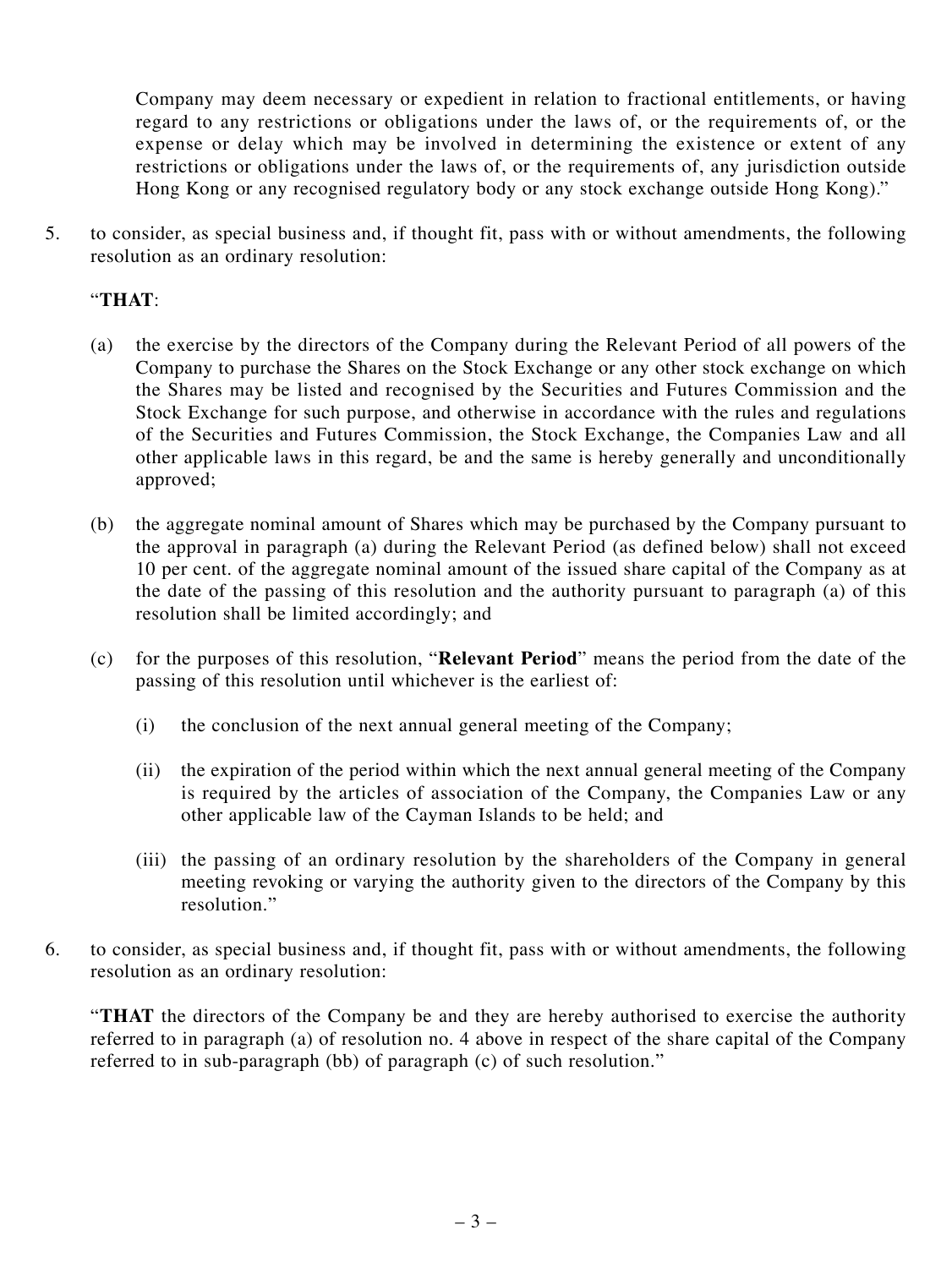7. to consider, as special business and, if thought fit, pass with or without amendments, the following resolution as a special resolution:

"**THAT** subject to and conditional upon the approval of the Companies Registrar in the Cayman Islands being obtained, the name of the Company be and is hereby changed from "Maxitech International Holdings Limited" to "Richfield Group Holdings Limited" and a new Chinese name "田生集團有限公司 " be adopted to replace "全美國際控股有限公司 " for identification purposes with effect from the day of entry of the new name on the register maintained by the Companies Registrar in the Cayman Islands, and the Directors be and are hereby authorised to do all such acts and things and execute all documents they consider necessary or expedient to give effect to the aforesaid change of name of the Company."

8. to consider, as special business and, if thought fit, pass with or without amendments, the following resolution as an ordinary resolution:

"**THAT** subject to and conditional upon the granting by the Listing Committee of the Stock Exchange of Hong Kong Limited of, the listing of and permission to deal in, the Shares to be issued pursuant to the exercise of options granted under the refreshed scheme mandate limit (the "**Scheme Mandate** Limit") under the share option scheme adopted by written resolution of the Company on 21 May 2002 in the manner as set out in paragraph (a) of this Resolution below,

- (a) the refreshment of the Scheme Mandate Limit of up to 10% of the Shares of the Company in issue as at the date of passing of this resolution be and is hereby approved; and
- (b) the directors of the Company be and are hereby authorised do all such acts and things and execute all such documents, including under seal where applicable, as they consider necessary or expedient to give effect to the foregoing arrangement."

By order of the Board of **Maxitech International Holdings Limited Pong Wai San, Wilson** *Chairman*

Hong Kong, 29 June 2007

Hutchins Drive Unit 1209, 12/F. P.O. Box 2681 Silvercord Tower 2<br>
Grand Cayman KY1-1111 30 Canton Road Grand Cayman KY1-1111 Cayman Islands Tsim Sha Tsui

*Registered office: Head office and principal place of*<br>Cricket Square *business in Hong Kong*: business in Hong Kong: Hong Kong